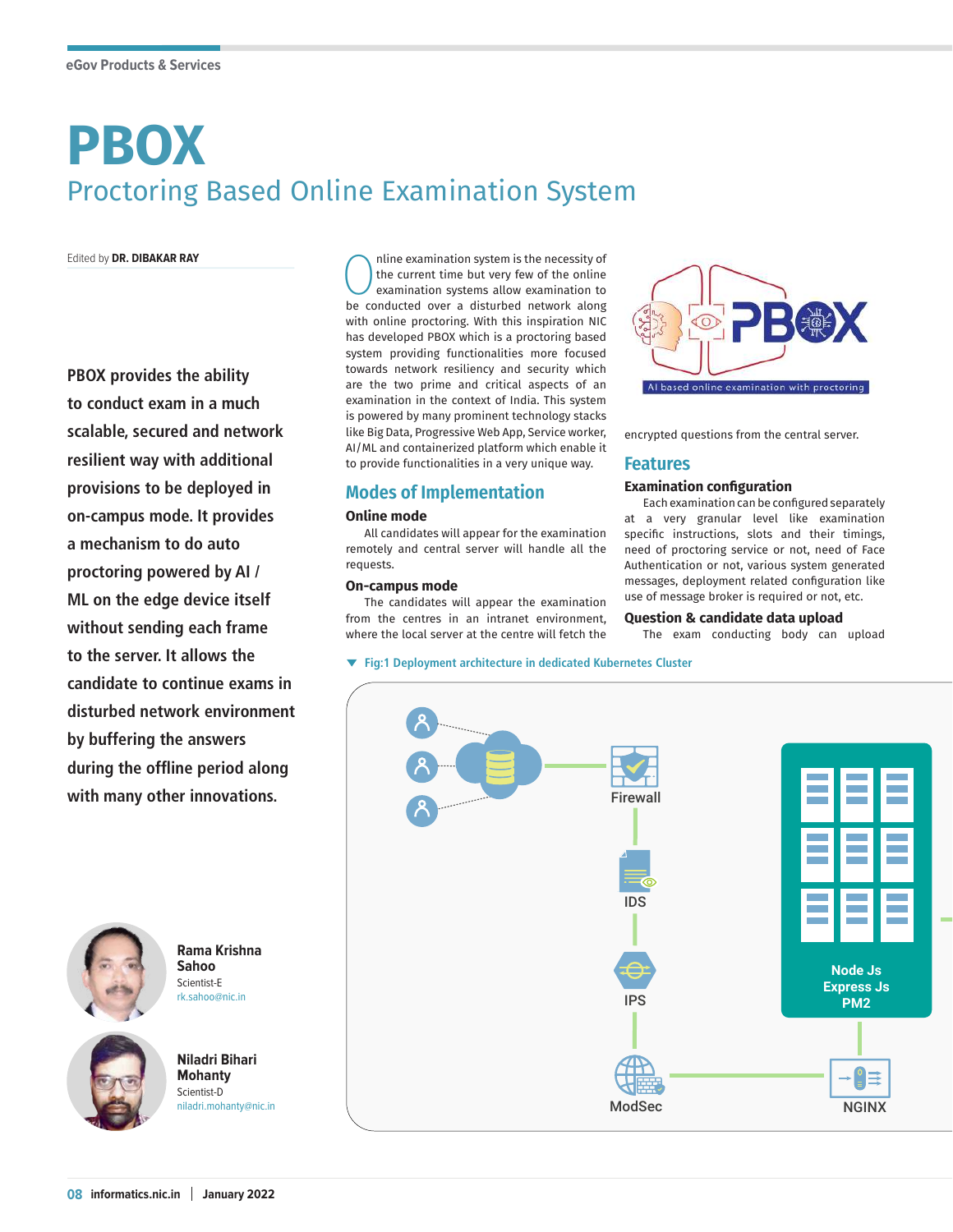candidates and questions against each section through excel sheet or by direct data entry through GUI or can be fetched from using API from a third party system.

#### **Randomization of Question**

The exam conducting body can generate randomized question set which then gets pushed to a different server from which the exam starts to keep the sanctity of the central question bank.

#### **Proctor dashboard**

The exam conducting body can create proctor user and map candidates to the proctor whereas the proctor can monitor system identified violations. Proctor will have the facility to pause or terminate the exam of a specific candidate. He may also initiate a chat with a specific candidate which will be recorded for auditing purpose.

#### **Question panel**

Color coded and multi shape panel to show all question numbers clicking on which system will navigate to the specific question.

#### **Network resilient**

Exam can be continued even if network fails in between. PBOX manages the traffic in intelligent way through Smart Bandwidth Management, so that the service continuity does not get disturbed.

#### **Artificial Intelligence**

Face Recognition for identification and Remote Proctoring with following features i.e. Multi-persons Detection, Absence Detection, Eye Ball tracking and Whispering Detection.

#### **Subjective / Objective Question**

The system facilitates of different types of questions like MCQ, MRQ, true/ false, subjective, case study, grouped comprehension. Questions and options can have image attachments too.

#### **Answering mode**

Has provisions for descriptive answer, single choice and multi choice answer.

#### **Reset & review**

Has provision to reset the already given answer and mark question for review which can be answered/confirmed at the later stage.

#### **Automate Result**

Test result processing of MCQ & MRQ type questions can be automated.

#### **SmartLock App**

Protects the environment by screen locking before starting the exam and blocking applications like Team Viewer, Anydesk, YouCam, ManyCam, etc. to avoid any malicious activities and inform such activities with the web portal. This will run outside the scope of the browser but in handshaking mode with the web application. If the candidate tries to kill this application then PBOX web portal will stop working.

#### **API Integration**

Open API has been provided for integration with third party peripheral modules so that clients can do data transformation as per their own requirement and reporting.



**PBOX is a proctoring based online examination system providing functionalities more focused towards network resiliency and security which are the two prime and critical aspects of an examination in the context of India and is need of the hour during the Covid-19 pandemic. The product has been developed by NIC, Odisha with a focus to conduct online and on-campus examination with /without proctoring with the use of AI / ML for face recognition and proctoring activities.**

# KABITA ROY DAS

JIJ

Dy. Director General & SIO National Informatics Center, Odisha